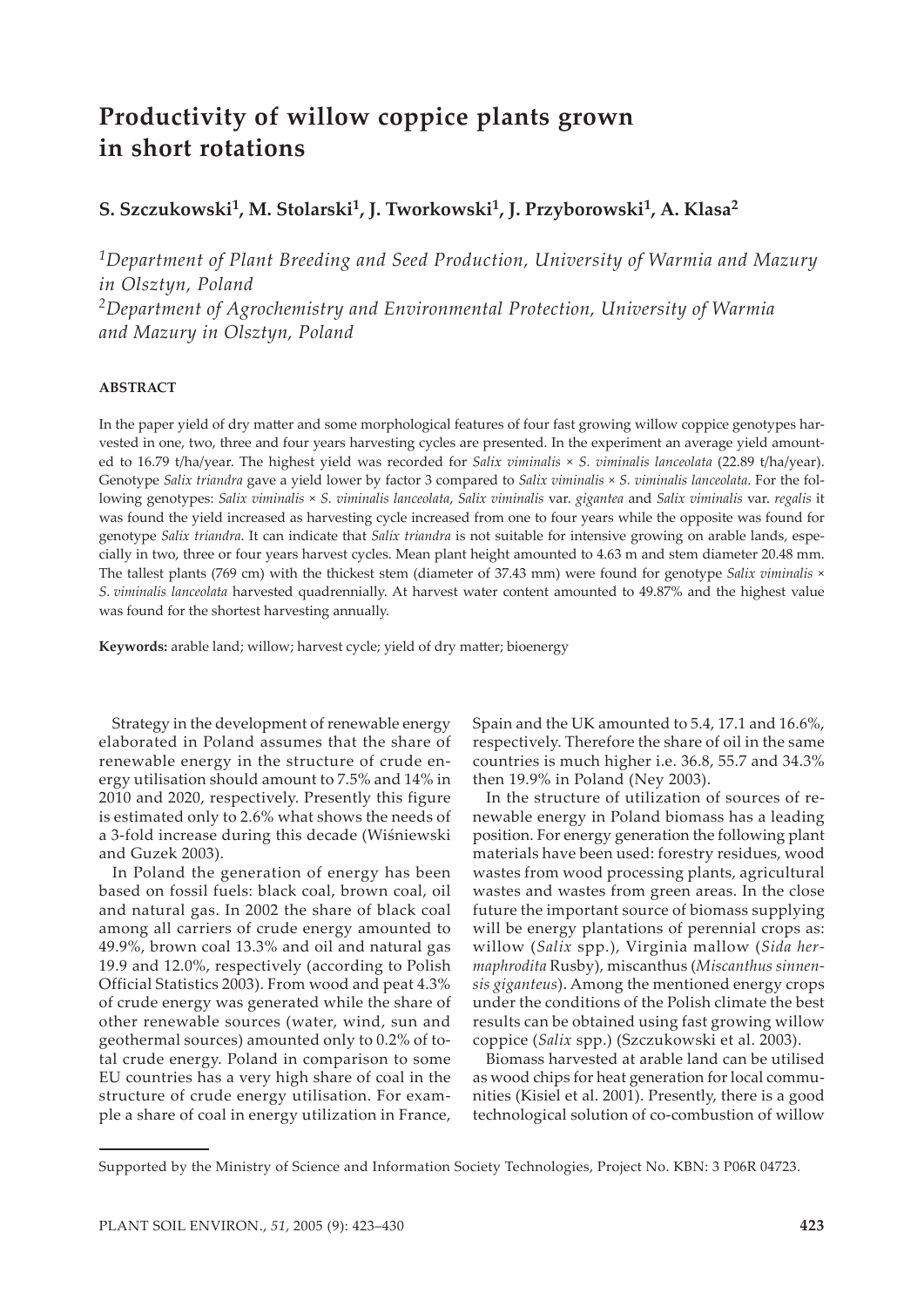wood chips together with coal in big municipal heat generation plants (Zawistowski 2003). Willow wood can be processed into pellets (wood granulate) for combustion in home ovens (Stolarski et al. 2003). At the beginning of the next decade biomass can be converted into hydrogen fuels (hydrogen or methanol) which will be widely used in vehicles driven by polymer fuel cells (Szczukowski et al. 2003).

The other very promising field of willow utilisation seems to be growing this plant on contaminated land. There are many reports suggesting that willow can be applied to phyormediation of soil contaminated with heavy metals. Pulford et al. (2002) found a particular usability for growing willow on soil contaminated with Cd and Zn. They reported that among 20 tested clones 11 of them appeared to combine high productivity with high metal uptake. Other reports (Vysloužilová et al. 2003a, b) indicate a high variation of phytoextraction potential among *Salix* spp. clones and it can be concluded that the willow is able to be grown well on moderately contaminated sites. The results of the mentioned studies show phytoremediation as one of the most promising aim of willow growing.

In many countries there are a lot of investigation works focused on increase yield of fast growing willow coppice by using relatively short harvest cycles lasting from one to four growing seasons (Kopp et al. 1997a, Danfors et al. 1998, Bullard et al. 2002a, b). In Sweden triennial or quadrennial harvest cycles are preferred for willow plantations planted at a density of 15 000–20 000 plants/ha (Danfors et al. 1998). The willow is then harvested using a Jaguar-Class harvested equipped with a special header. Under Polish conditions there are a lot of relatively small farms where the annual harvest cycle of fast growing willows planted at the density of 50 000 plants/ha may be reasonable. If willow is harvested every season farmers will be able to use fodder green harvesters instead of specialized and expensive Jaguar-Class harvesters and willow can bring them income every year.

The aim of our studies was to evaluate the potential of productivity and basic morphological features of four willow genotypes in relation to a lenght of harvesting cycle.

### **MATERIAL AND METHODS**

A field trial with willow coppice was established in 1996 at the Experimental Station in Tomaszkowo near Olsztyn on soil classified as Eutric Cambisols developed from silty light loam (content of clay particles of diameter < 0.002 mm equal to 7%), and underlaid with clayey deposits (content of clay particles of diameter < 0.002 mm equal to 21%). The soil showed a medium level of available nutrients and a high capacity of sorption complex (160 mmol+/kg), neutral soil reaction (pH in 1M KCl of 7.0) and medium  $C_{\text{ox}}$  content (1.09%). Up to 1999 stems from all plots were harvested in one-year harvesting cycle. Forecrop was winter triticale.

In 2000 the two factorial field trials was started in four replications and stems were harvested in four harvesting cycles lasting from one to four years up to season 2003. The first experimental factor was the willow genotype: *Salix triandra*, *Salix viminalis* × *S. viminalis lanceolata*, *Salix viminalis* var. *gigantea*, *Salix viminalis* var. *regalis*. The second factor was cutting frequency.

Willow cuttings were planted at the density of 50 000 per 1 ha using space between rows of 0.5 m and in the row 0.4 m. Plots size was 2.5  $\times$ 4 m. Cuttings (20 cm long) were planted manually to the depth of 17–19 cm with one bud above the ground surface.

Plots were fertilized every year just before willow growth renewal using the following rates of nutrients:  $N = 90$  kg/ha (ammonium sulphate),  $P =$ 30 kg/ha, (single superphospate), K = 85 kg/ha (potassium chloride).

Just after plating to control dicotyledonous weeds the soil was sprayed with herbicide Azotop 50 WP and manual weeding was performed twice. Then neither any weeding or pest control practices was performed until the end of the experiment.

During the growing period plant observations were conducted. At the beginning of November in each season 10 plants at each plot plant height and diameter of stems measured 10 cm above ground level were registered.

Harvest was every year performed in the first week of January and all leaves were fallen and snow cover occurred. Cutting was performed each time using manual saw equipped with disc blade at height of 5–10 cm (depending on snow cover). To determine the yield of fresh mater weight of all stems per plot was recorded. Then samples were taken to determine the content and the yield of wood dry matter. Samples were dried at 105°C. Results were subjected to analysis by STATISTICA<sup>®</sup> StatSoft Polska 6.0 PL software.

#### **RESULTS AND DISCUSSION**

A pattern of weather conditions during the trial (in seasons 2000–2003) is presented according to data recorded at Meteorological Station in Tomaszkowo and respective data were compared to those obtained in reference period i.e. 1961–2000 (Table 1).

Precipitation in the 2000 growing season amounted to 370.9 mm which was lower by 39.7 mm from the respectively value in the reference period. This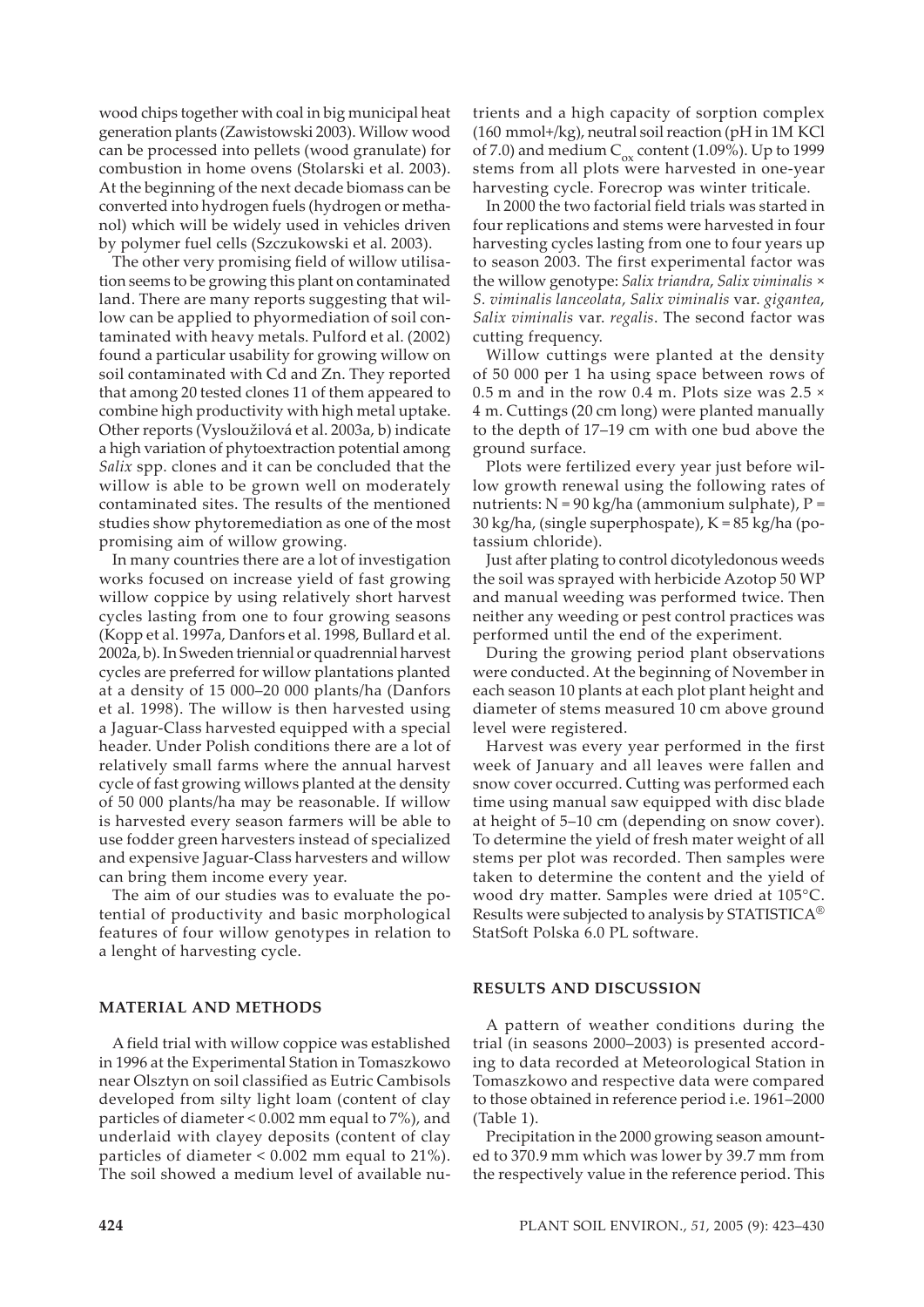| Table 1. Weather pattern in seasons 2000–2003 (according to Meteorogical Station in Tomaszkowo) |        |                        |        |       |      |      |       |        |                                     |       |      |        |            |                     |
|-------------------------------------------------------------------------------------------------|--------|------------------------|--------|-------|------|------|-------|--------|-------------------------------------|-------|------|--------|------------|---------------------|
| Season                                                                                          |        | January February March |        | April | May  | June | July  | August | September October November December |       |      |        | Whole year | Period 1.4. - 31.10 |
| Mean temperature (°C)                                                                           |        |                        |        |       |      |      |       |        |                                     |       |      |        |            |                     |
| 2000                                                                                            | 0.1    |                        | 2.0    | 10.7  | 14.0 | 16.0 | 15.9  | 16.9   | 10.3                                | 10.7  | 2.6  | $-5.2$ | 7.9        | 13.5                |
| 2001                                                                                            | 뉴      | $-1.6$                 | $\sim$ | 7.2   | 12.8 | 13.9 | 20.0  | 18.1   | 11.4                                | 10.1  | 2.1  | $-4.3$ | 7.4        | 13.4                |
| 2002                                                                                            | $-1.0$ | 2.8                    | 3.6    | 7.8   | 16.2 | 16.5 | 20.1  | 19.8   | 12.0                                | 6.2   | 2.9  | $-6.7$ | 8.4        | 14.1                |
| 2003                                                                                            | $-3.6$ | $-4.7$                 | 1.2    | 6.0   | 14.1 | 16.6 | 19.2  | 17.4   | 12.9                                | 4.7   | 3.6  | $-2.1$ | 7.1        | 13.0                |
| Mean for 1961-2000                                                                              | $-2.9$ | $-2.4$                 | 1.2    | 6.9   | 12.7 | 15.9 | 177   | 17.2   | 12.5                                | 7.8   | 2.7  | $-1.3$ | 7.3        | 13.0                |
| Precipitation sum (mm)                                                                          |        |                        |        |       |      |      |       |        |                                     |       |      |        |            |                     |
| 2000                                                                                            | 35.3   | 39.8                   | 48.5   | 20.8  | 53.5 | 34.8 | 98.7  | 110.8  | 49.6                                | 2.7   | 35.0 | 23.9   | 553.3      | 370.9               |
| 2001                                                                                            | 16.7   | 13.4                   | 41.2   | 54.9  | 33.2 | 77.9 | 148.6 | 53.0   | 110.4                               | 28.3  | 45.4 | 25.5   | 648.5      | 506.3               |
| 2002                                                                                            | 41.6   | 53.4                   | 43.2   | 14.2  | 81.5 | 48.6 | 27.5  | 61.0   | 56.4                                | 141.5 | 21.3 | 9.6    | 599.8      | 430.7               |
| 2003                                                                                            | 32.9   | 4.9                    | 14.9   | 35.5  | 30.2 | 72.0 | 79.2  | 56.5   | 32.2                                | 88.6  | 38.2 | 36.5   | 521.6      | 394.2               |
| Mean for 1961-2000                                                                              | 28.8   | 20.4                   | 26.8   | 36.1  | 51.9 | 79.3 | 73.8  | 67.1   | 59.0                                | 43.4  | 47.7 | 36.2   | 570.5      | 410.6               |

Table 1. Weather pattern in seasons 2000–2003 (according to Meteorogical Station in Tomaszkowo) F č ċ nnon noon ť  $\overline{M}$ 

season (2000) was characterised by a higher mean temperature then in the reference period by 0.5°C. In the growing season of 2001, more rainfalls were noted that in reference period by 95.7 mm and 44.7% of total precipitation was recorded in June and July and air temperature was lower by 0.4°C then in the reference period. In the season 2002 mean air temperature was higher by 1.1°C then respective value for reference period while precipitation amounted to 430.7 mm. In the season 2003 mean temperature was equal to respective value in the reference period and lower precipitation sum was recorded by 16.4 mm comparing to the value from the period 1961–2000.

The highest yield of wood dry matter was found for genotype *Salix viminalis* × *S. viminalis lanceolata* (22.89 t/ha/year) and it was proven in statistical analyse (Table 2). Three fold lower yield than genotype *Salix viminalis* × *S. viminalis lanceolata* was recorded for *Salix triandra*.

Comparing treatments of different harvest frequency the highest yield was found for willow harvested quadrennially and it amounted to 20.04 t/ha/year. Statistically significant lower yield was found for one year harvesting cycle i.e. 13.69 t/ha/year. Genotype *Salix viminalis* × *S. viminalis lanceolata* harvested annually gave a significantly higher yield of wood dry matter (18.22 t/ha/year) compared with other studied willow genotypes what means than can be recommended for commercial willow plantations of density of 50 000 plants/ha. In biannual and triennial harvest cycles genotype *Salix viminalis* × *S. viminalis lanceolata* also showed the highest wood yield among studied forms. The highest yield in the experiment was found for the genotype *Salix viminalis* × *S. viminalis lanceolata* (29.56 t/ha/year) when harvested quadrennially. A high yield of wood dry matter was also recorded for genotypes *Salix viminalis* var. *regalis* and *Salix viminalis* var. g*igante*a harvested quadrennially. For the following genotypes: *Salix viminalis* × *S. viminalis lanceolata*, *Salix viminalis* var. *gigantea* and *Salix viminalis* var. *regalis* it was noted that the yield increased as harvesting cycle increased from one to four years. The opposite was found for the *Salix triandra*. It can indicate that *Salix triandra* is not suitable for intensive growing of willow coppice on arable lands, especially harvested biannually, triennially and quadrennially.

The yield of wood dry matter of short rotation willow coppice in the trial can be considered as relatively high. Presented data are comparable with results reported from field trials in other countries (Jossart and Ledent 1999, Cook and Beyea 2000, Randerson et al. 2000). Productivity of commercial willow plantations on arable land in Sweden harvested triennially was reported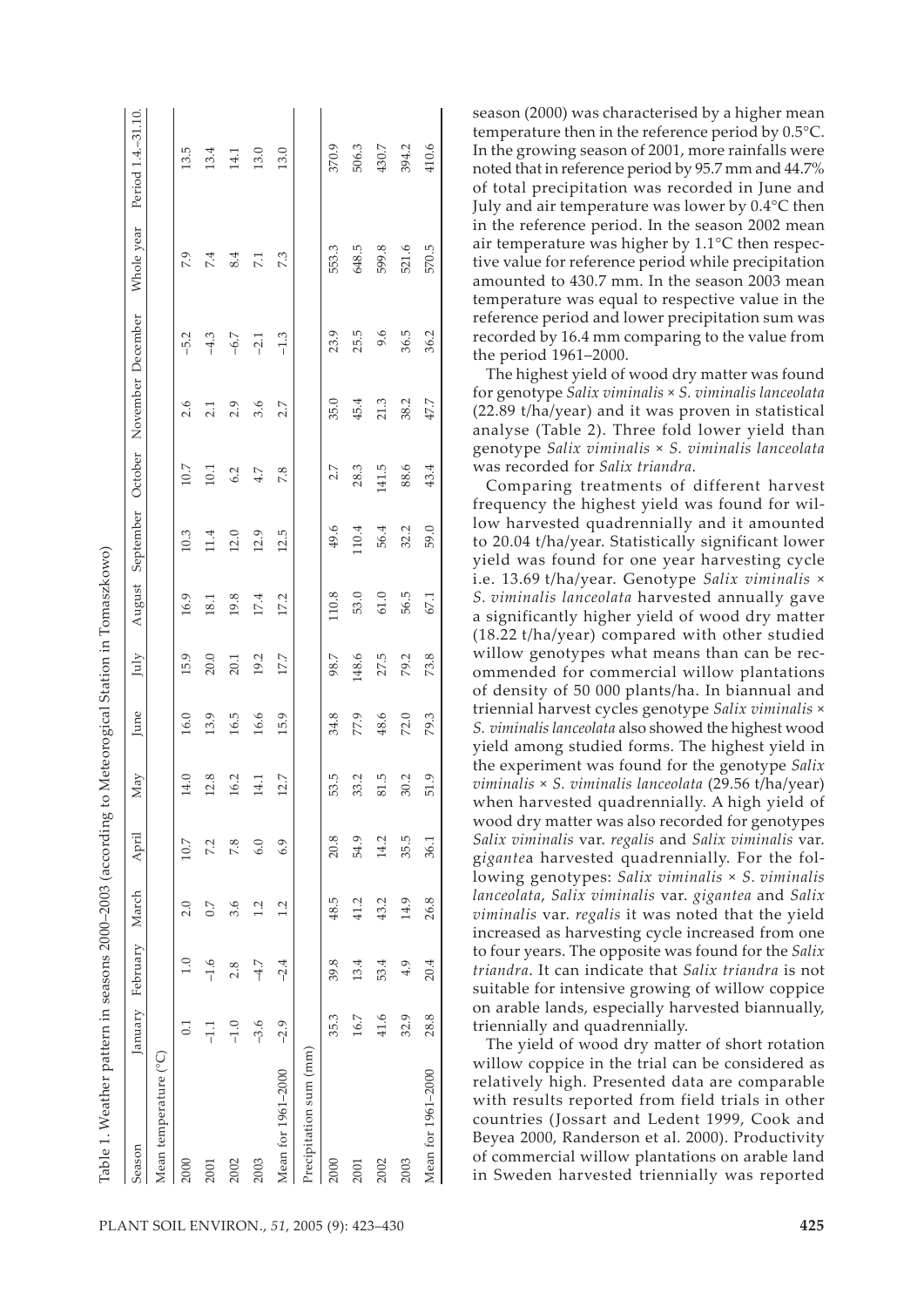| Table 2. Yield of Salix spp. dry matter (t/ha/year) |  |  |  |  |
|-----------------------------------------------------|--|--|--|--|
|-----------------------------------------------------|--|--|--|--|

|                                                  |                  |                  | Harvest frequency (b)                         |                  |                  |
|--------------------------------------------------|------------------|------------------|-----------------------------------------------|------------------|------------------|
| Botanic name or cultivar (a)                     | 1 year           | 2 years          | 3 years                                       | 4 years          | mean             |
| Salix triandra                                   | $9.87 \pm 1.75$  | $8.74 \pm 0.65$  | $6.88 \pm 0.47$                               | $5.20 \pm 3.38$  | $7.67 \pm 0.98$  |
| Salix viminalis $\times$ S. viminalis lanceolata | $18.22 \pm 0.90$ | $21.34 \pm 1.26$ | $22.84 \pm 0.54$                              | $29.56 \pm 2.47$ | $22.89 \pm 1.26$ |
| Salix viminalis var. gigantea                    | $13.11 \pm 1.42$ | $14.99 \pm 2.05$ | $18.98 \pm 0.45$                              | $20.17 \pm 4.94$ | $16.81 \pm 1.45$ |
| Salix viminalis var. regalis                     | $13.55 \pm 0.88$ | $18.61 \pm 1.09$ | $21.30 \pm 0.64$                              | $25.24 \pm 4.12$ | $19.68 \pm 1.47$ |
| $LSD (P = 0.05)$                                 | 3.99             | 4.20             | 1.64                                          | 11.84            |                  |
| Mean                                             | $13.69 \pm 0.96$ | $15.92 \pm 1.36$ | $17.50 \pm 1.64$                              | $20.04 \pm 2.93$ | $16.79 \pm 0.96$ |
| $LSD (P = 0.05)$                                 |                  |                  | $a = 3.06$ , $b = 3.01$ , $a \times b = 6.12$ |                  |                  |

± = standard error

between 12 and 18 t/ha/year of wood dry matter (Gigler et al. 1999).

Kopp et al. (1997a, b) reported that in triennial harvest cycle willow gave yield ranging from 15 to 20 t/ha/year. Under conditions of irrigation and intensive fertilisation yield level increased to 25 t/ha/year. Adegbidi et al. (2001) reported that the annual yield of wood dry matter in northeastern region of the United States ranged from 15 to 22 t/ha/year. The highest yielding genotype appeared to be SVI (*Salix dasyclados*) harvested triennially at the planting density of 36 960 cuttings/ha.

Kajba (1999) found out that the best among tested genotypes appeared to be the three species hybrid (*Salix alba* × *Salix fragilis* × *Salix caprea*) harvested every fifth season, which gave yield of 26 t dry matter/ha/year.

In our earlier paper we have reported that *Salix viminalis* var. *gigantea* at the density of 100 000 cutting/ha grown on organic soil gave a yield of 15.6 t dry matter/ha/year while harvested

triennially (Szczukowski and Tworkowski 2000). In another study willow harvested annually gave a yield ranged from 11.0 to 18.2 t dry matter/ha/year while in three years the cutting cycle yield level was considerably higher i.e. from 18.5 to 26.4 t dry matter/ha/year (Szczukowski et al. 2002).

Labrecque and Teodorescu (1999) reported that in southern Quebec in three years rotation yield of 15–20 t dry matter/ha/year, at the planting density of 20 000 willow plant/ha can be obtained. In Wales some attempts to cultivate coppice willow at the highlands were made at the planting density of 20 000 willow plant/ha. In quadrennial harvest cycles yield ranging from 6 to 12 t dry matter/ha/year was reported (Randerson et al. 2000). McCracken et al. (2001) from their experiments with growing of several willow genotypes growing in pure standings or in mixtures at different planting density reported a wide range of obtained yield of willow wood dry matter 6.5 to 30.0 t dry matter/ha/year when willow was grown in different harvest cycles.

|                                                  |                  |                  | Harvest frequency (b)                          |                  |                  |
|--------------------------------------------------|------------------|------------------|------------------------------------------------|------------------|------------------|
| Botanic name or cultivar (a)                     | 1 year           | 2 years          | 3 years                                        | 4 years          | mean             |
| Salix triandra                                   | $46.25 \pm 1.93$ | $41.38 \pm 3.02$ | $38.75 \pm 4.17$                               | $16.00 \pm 8.38$ | $35.59 \pm 3.74$ |
| Salix viminalis $\times$ S. viminalis lanceolata | $49.50 \pm 0.29$ | $46.88 \pm 2.37$ | $46.00 \pm 1.00$                               | $44.75 \pm 2.17$ | $46.78 \pm 0.88$ |
| Salix viminalis var. gigantea                    | $46.25 \pm 1.10$ | $42.00 \pm 4.08$ | $40.31 \pm 6.45$                               | $30.00 \pm 7.79$ | $39.64 \pm 2.94$ |
| Salix viminalis var. regalis                     | $47.50 \pm 1.55$ | $46.25 \pm 2.16$ | $45.25 \pm 1.79$                               | $44.75 \pm 2.25$ | $45.94 \pm 0.92$ |
| $LSD (P = 0.05)$                                 | ns               | ns               | ns                                             | 18.29            |                  |
| Mean                                             | $47.38 \pm 0.70$ | $44.13 \pm 1.49$ | $42.58 \pm 2.24$                               | $33.88 \pm 4.07$ | $41.99 \pm 1.36$ |
| $LSD (P = 0.05)$                                 |                  |                  | $a = 5.62$ , $b = 5.60$ , $a \times b = 12.24$ |                  |                  |

#### Table 3. Number of plants  $(10^3$ /ha)

 $± = standard error$ , ns = not significant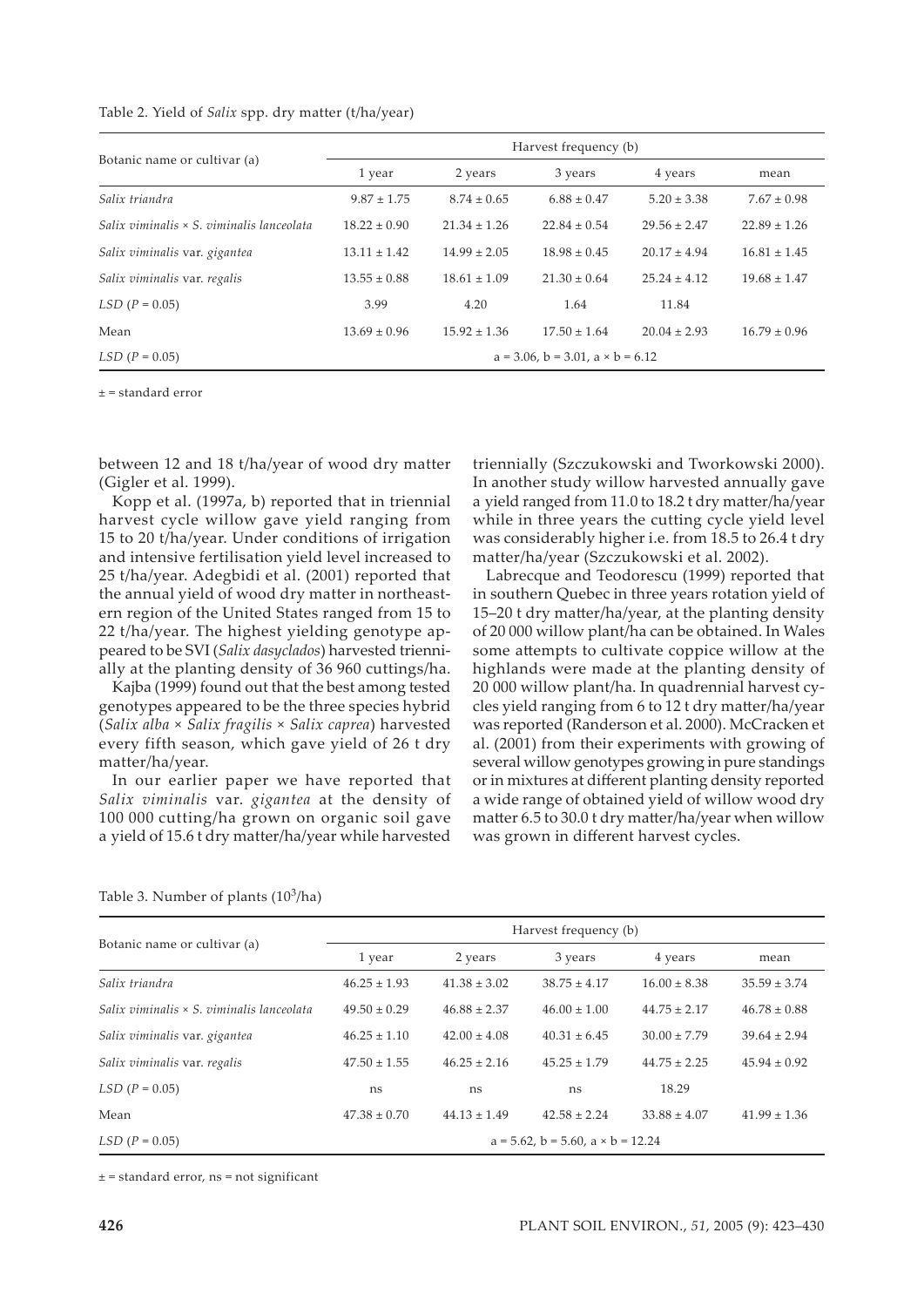| Table 4. Number of stems per stool |  |  |  |
|------------------------------------|--|--|--|
|------------------------------------|--|--|--|

|                                                  |                  |                 | Harvest frequency (b)                         |                 |                 |
|--------------------------------------------------|------------------|-----------------|-----------------------------------------------|-----------------|-----------------|
| Botanic name or cultivar (a)                     | 1 year           | 2 years         | 3 years                                       | 4 years         | mean            |
| Salix triandra                                   | $15.38 \pm 0.69$ | $7.14 \pm 0.95$ | $5.61 \pm 0.27$                               | $3.50 \pm 1.47$ | $7.91 \pm 1.23$ |
| Salix viminalis $\times$ S. viminalis lanceolata | $10.88 \pm 0.43$ | $6.69 \pm 0.55$ | $3.88 \pm 0.29$                               | $2.75 \pm 0.04$ | $6.05 \pm 0.83$ |
| Salix viminalis var. gigantea                    | $12.60 \pm 1.44$ | $8.65 \pm 0.54$ | $4.55 \pm .51$                                | $2.68 \pm 0.05$ | $7.12 \pm 1.05$ |
| Salix viminalis var. regalis                     | $9.73 \pm 0.62$  | $7.05 \pm 0.43$ | $3.85 \pm 0.26$                               | $2.61 \pm 0.19$ | $5.81 \pm 0.74$ |
| $LSD (P = 0.05)$                                 | 2.71             | ns              | 1.07                                          | ns              |                 |
| Mean                                             | $12.14 \pm 0.68$ | $7.38 \pm 0.35$ | $4.47 \pm 0.24$                               | $2.88 \pm 0.34$ | $6.72 \pm 0.49$ |
| $LSD (P = 0.05)$                                 |                  |                 | $a = 0.97$ , $b = 0.90$ , $a \times b = 1.94$ |                 |                 |

 $± = standard error$ , ns = not significant

The number of willow plants in the experiment amounted to 41 900 per ha (Table 3). The mean survival rate was then 84%. The highest number of plants per area unit was found from the genotype of *Salix viminalis* × *S. viminalis lanceolata* with the survival rate of 93.6%. For the genotype *Salix triandra* the lower number of plants per unit area was found compared to genotype *Salix viminalis* × *S. viminalis lanceolata*. It was found that a reduction of plant number occurred as harvesting cycle was increased. Plant losses compared to planned planting density amounted to 5.2, 11.7, 14.8 and 32.2% for annual, bi-, trie- and quadrennial harvest cycles, respectively. It resulted from increasing competitiveness in the willow stand in the course of plant growth.

Bullard et al. (2002b) showed that among the 110 000 willow cuttings planted per 1 ha to the fourth year 95 000 survived, so plant loss rate amounted to 15% during the four seasons. In the other experiment the other genotype was tested i.e. SV1 (*Salix dasyclados*). After five seasons the average survival rate amounted to 75% of planted plants. However, statistically proven differences were found for tested planting densities survival rates were as follows: 88, 80 and 57% for the density of 15 000, 37 000 and 111 000 cuttings/ha (Kopp et al. 1997a). In our earlier studies it was shown that the losses of willow plants amounted to 18.02, 18.08 and 19.65% for one, two and three years harvesting cycles, respectively (Stolarski et al. 2002).

The number of stems per stool in the trial amounted to 6.72 (Table 4). Among the tested genotypes the highest number of stems per stool was found for *Salix triandra* (7.91). The lowest number stems per stool were noted for *Salix viminalis* var. *regalis* (5.81). For the annual harvest cycle it was significantly higher (12.14) than for two, three and four years: 7.38, 4.47 and 2.88, respectively. Prolonged harvesting cycle resulted in the wilting of weak stems of *Salix* spp. what could be called as self-regulation mechanism. The decrease in the number of stems

|  | Table 5. Height of Salix spp. plants (cm) |  |  |  |  |  |  |
|--|-------------------------------------------|--|--|--|--|--|--|
|--|-------------------------------------------|--|--|--|--|--|--|

|                                                  |                    |                    | Harvest frequency (b)                            |                    |                    |
|--------------------------------------------------|--------------------|--------------------|--------------------------------------------------|--------------------|--------------------|
| Botanic name or cultivar (a)                     | 1 year             | 2 years            | 3 years                                          | 4 years            | mean               |
| Salix triandra                                   | $200.20 \pm 5.90$  | $265.13 \pm 2.74$  | $278.50 \pm 10.49$                               | $330.13 \pm 23.50$ | $268.49 \pm 13.35$ |
| Salix viminalis $\times$ S. viminalis lanceolata | $281.23 \pm 10.57$ | $471.50 \pm 8.01$  | $606.75 \pm 36.76$                               | $769.00 \pm 17.48$ | $532.12 \pm 47.20$ |
| Salix viminalis var. gigantea                    | $274.45 \pm 6.68$  | $455.38 \pm 3.58$  | $622.50 \pm 8.39$                                | $706.00 \pm 20.14$ | $514.58 \pm 43.04$ |
| Salix viminalis var. regalis                     | $288.50 \pm 9.78$  | $480.38 \pm 10.56$ | $642.50 \pm 14.05$                               | $746.00 \pm 15.05$ | $539.34 \pm 45.04$ |
| $LSD (P = 0.05)$                                 | 26.12              | 21.58              | 64.11                                            | 59.52              |                    |
| Mean                                             | $261.09 \pm 9.92$  | $418.09 \pm 23.13$ | $537.56 \pm 39.86$                               | $637.78 \pm 47.03$ | $463.63 \pm 24.02$ |
| $LSD (P = 0.05)$                                 |                    |                    | $a = 21.61$ , $b = 21.92$ , $a \times b = 43.23$ |                    |                    |

± = standard error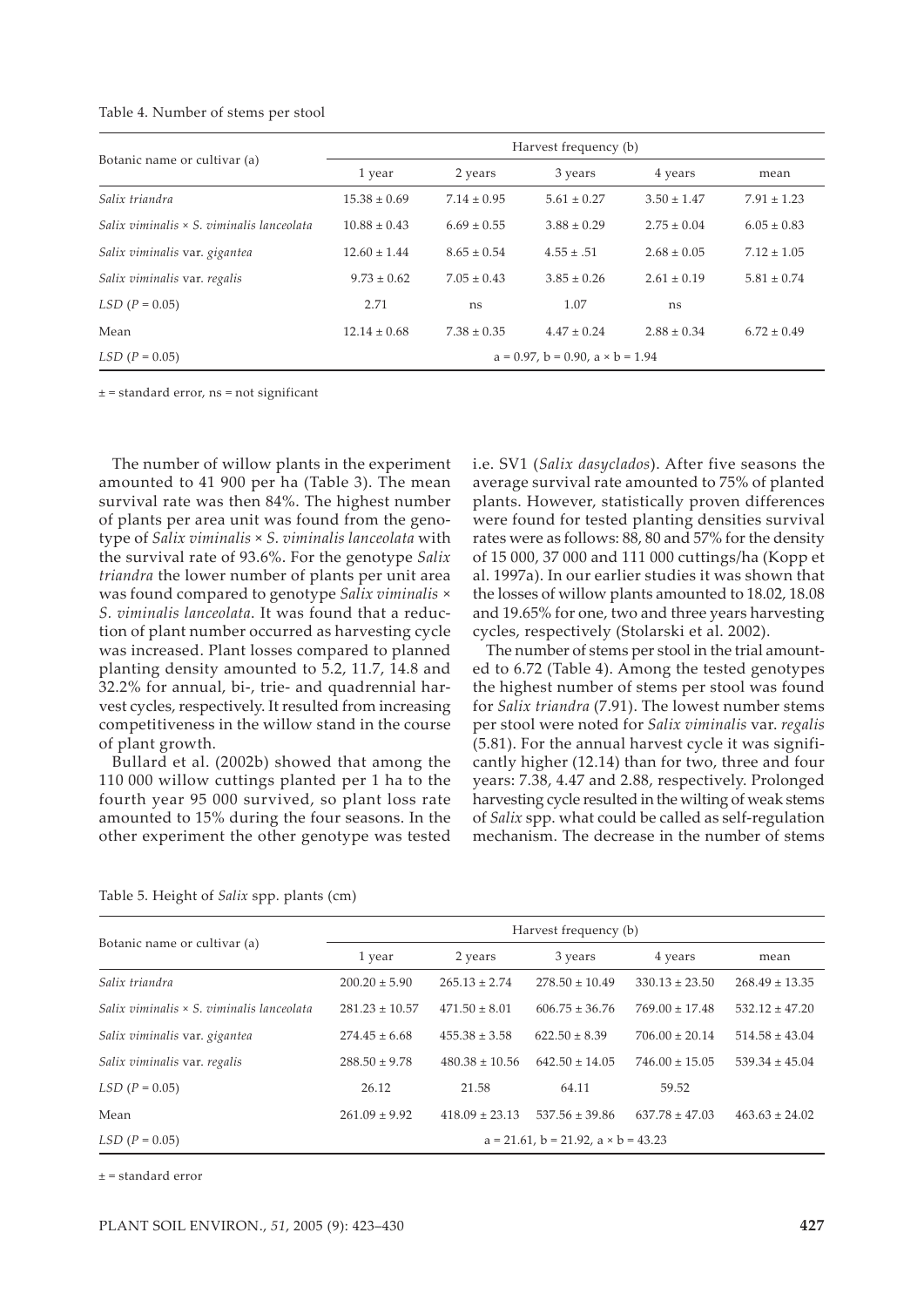| Table 6. Stem diameter of Salix spp. plants (mm) |  |  |  |  |  |  |
|--------------------------------------------------|--|--|--|--|--|--|
|--------------------------------------------------|--|--|--|--|--|--|

|                                                  |                  |                  | Harvest frequency (b)                         |                  |                  |
|--------------------------------------------------|------------------|------------------|-----------------------------------------------|------------------|------------------|
| Botanic name or cultivar (a)                     | 1 year           | 2 years          | 3 years                                       | 4 years          | mean             |
| Salix triandra                                   | $9.01 \pm 0.39$  | $10.05 \pm 1.46$ | $10.80 \pm 0.59$                              | $12.98 \pm 1.16$ | $10.71 \pm 0.58$ |
| Salix viminalis $\times$ S. viminalis lanceolata | $14.84 \pm 0.07$ | $16.48 \pm 1.01$ | $29.04 \pm 1.41$                              | $37.34 \pm 1.05$ | $24.42 \pm 2.43$ |
| Salix viminalis var. gigantea                    | $13.93 \pm 0.29$ | $17.10 \pm 1.02$ | $26.81 \pm 1.30$                              | $33.24 \pm 0.75$ | $22.77 \pm 2.02$ |
| Salix viminalis var. regalis                     | $14.68 \pm 0.44$ | $18.04 \pm 2.45$ | $29.63 \pm 1.21$                              | $33.79 \pm 0.49$ | $24.03 \pm 2.14$ |
| $LSD (P = 0.05)$                                 | 1.03             | 4.93             | 3.62                                          | 2.78             |                  |
| Mean                                             | $13.11 \pm 0.63$ | $15.42 \pm 1.08$ | $24.07 \pm 2.06$                              | $29.33 \pm 2.50$ | $20.48 \pm 1.18$ |
| $LSD (P = 0.05)$                                 |                  |                  | $a = 1.57$ , $b = 1.59$ , $a \times b = 3.13$ |                  |                  |

± = standard error

per stool as harvesting cycle increased was noted also in our earlier studies (Stolarski et al. 2002).

Genotype *Salix viminalis* var. *regalis* was characterised by the significantly higher stems (539.34 cm) then *Salix viminalis* var. *gigantea* (514.58 cm) and *Salix triandra* (268.49 cm) (Table 5). Plants harvested annually were significantly shorter (261.09 cm), then harvested in two (418.09 cm), three (537.56 cm) and four years cycles (637.78 cm). Irrespectively of harvesting frequency always the shortest plants were recorded for the genotype *Salix triandra* (statistically proven). Stems of genotype *Salix viminalis × S. viminalis lanceolata* harvested in four-year cycle appeared to be the highest (769.00 cm). Similar plant height was recorded for genotype *Salix viminalis* var. *regalis*. Bullard et al. (2002a) reported that willow stems from biannual harvest cycle were 239–273 cm high. When harvesting cycle was prolonged to three years this value amounted to 401–515 cm. In earlier studies we found values of 284, 352 and 577 cm

for one, two and three years harvesting cycles, respectively, (Stolarski et al. 2002).

Among the studied genotypes the highest diameter was found for *Salix viminalis × S. viminalis lanceolata* (24.42 mm) (Table 6). *Salix triandra* showed produced the thinnest stems of diameter of 10.71 mm (significant difference). The thickest stems were recorded in quadrennial harvest cycle (diameter of 29.33 mm). Willow stem diameter was reduced when a length of harvesting cycle was decreased. In quadrennial harvest cycle for genotype *Salix viminalis × S. viminalis lanceolata* the thickest stems were recorded (37.34 mm). We have confirmed our earlier results when we found that stem diameter increased when harvesting cycles are longer and values amounted to 13.3, 17.9 and 29.2 mm for annual, bi- and triennial harvest cycles, respectively (Stolarski et al. 2002).

Water content in the plant tissues at harvest was 49.87% (Table 7). The lowest water content

|  |  | Table 7. Water content in Salix spp. wood (%) |  |  |  |  |  |
|--|--|-----------------------------------------------|--|--|--|--|--|
|--|--|-----------------------------------------------|--|--|--|--|--|

|                                                  |                  |                  | Harvest frequency (b)                         |                  |                  |
|--------------------------------------------------|------------------|------------------|-----------------------------------------------|------------------|------------------|
| Botanic name or cultivar (a)                     | 1 year           | 2 years          | 3 years                                       | 4 years          | mean             |
| Salix triandra                                   | $54.46 \pm 0.33$ | $47.85 \pm 0.12$ | $45.57 \pm 0.08$                              | $46.86 \pm 0.13$ | $48.68 \pm 0.89$ |
| Salix viminalis $\times$ S. viminalis lanceolata | $53.05 \pm 0.50$ | $51.94 \pm 0.18$ | $47.38 \pm 0.31$                              | $48.11 \pm 0.42$ | $50.12 \pm 0.64$ |
| Salix viminalis var. gigantea                    | $53.64 \pm 0.95$ | $52.56 \pm 0.46$ | $48.06 \pm 0.87$                              | $47.84 \pm 0.86$ | $50.52 \pm 0.73$ |
| Salix viminalis var. regalis                     | $53.43 \pm 0.46$ | $51.24 \pm 0.05$ | $47.69 \pm 0.74$                              | $48.25 \pm 0.65$ | $50.15 \pm 0.63$ |
| $LSD (P = 0.05)$                                 | ns               | 0.25             | ns                                            | ns               |                  |
| Mean                                             | $53.64 \pm 0.30$ | $50.89 \pm 0.47$ | $47.17 \pm 0.25$                              | $47.76 \pm 0.30$ | $49.87 \pm 0.37$ |
| $LSD (P = 0.05)$                                 |                  |                  | $a = 0.57$ , $b = 0.60$ , $a \times b = 1.20$ |                  |                  |

 $± =$  standard error, ns = not significant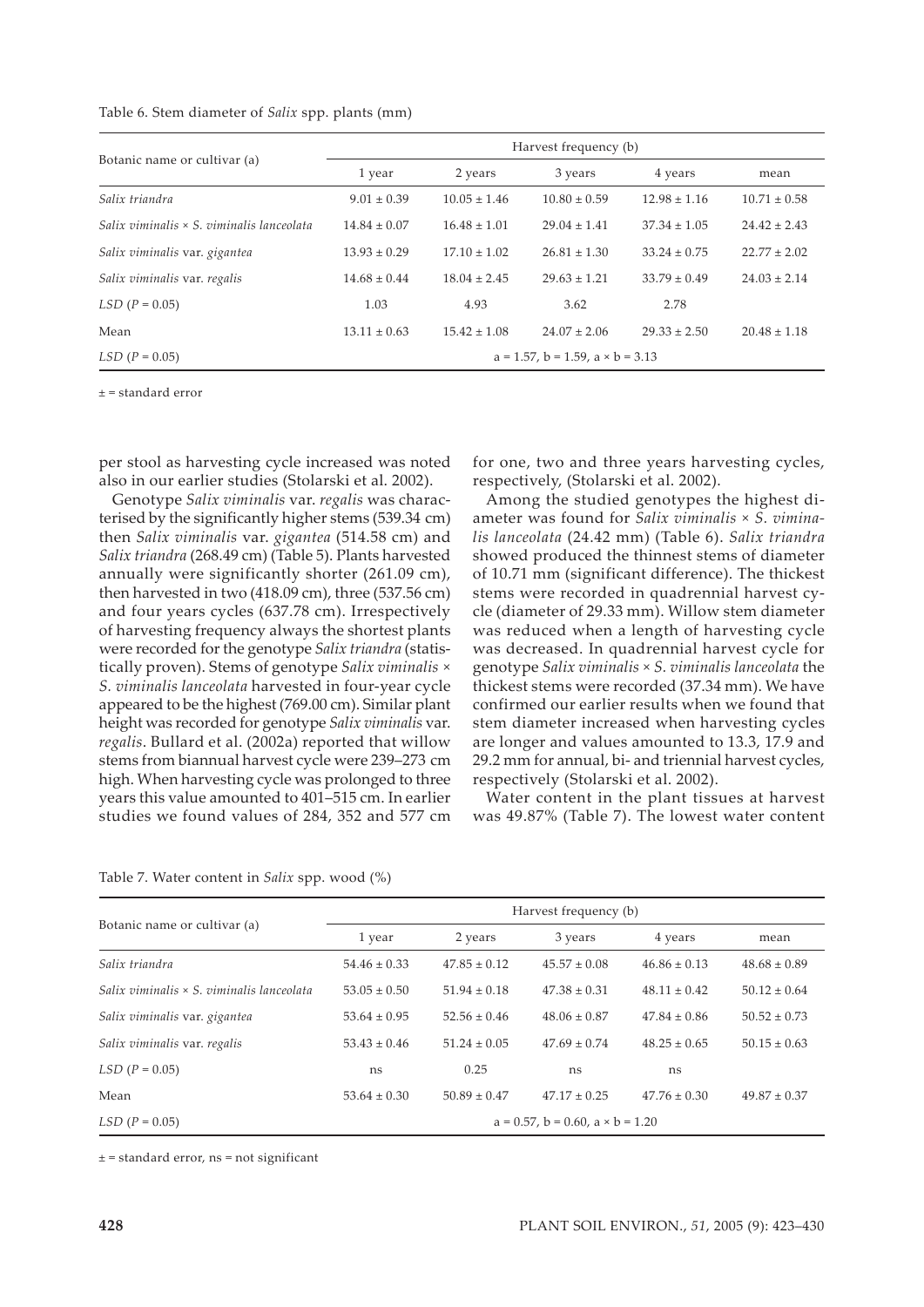was found in the tissues of genotype *Salix triandra* (48.68%). It was proven by ANOVA analysis that water content in willow stems decreased as harvesting cycle increased from one to three years and respective values were 53.64, 50.89 and 47.17%. Willow wood harvested quadrennially tended to have slightly more water then when harvested triennially. In other studies we found that wood from one year harvesting cycle contained 52.68% of water while in two and three years cycles respective values amounted to 49.62 and 46.05% (Szczukowski et al. 2002).

## **REFERENCES**

- Adegbidi H.G., Volk T.A., White E.H., Abrahamson L.P., Briggs R.D., Bickelhaupt D.H. (2001): Biomass and nutrient removal by willow clones in experimental bioenergy plantations in New York State. Biomass Bioenergy, *20*: 399–411.
- Bullard M.J., Mustil S.J., McMilan S.D., Carver P., Nixon P.M.I. (2002a): Yield improvements through modification of planting density and harvest frequency in short rotation coppice *Salix* spp. 2. Resource capture and use in two morphological diverse varieties. Biomass and Bioenergy, *22*: 27–39.
- Bullard M.J., Mustil S.J., McMilan S.D., Nixon P.M.I., Carver P., Britt C.P. (2002b): Yield improvements through modification of planting density and harvest frequency in short rotation coppice *Salix* spp. 1. Yield response in two morphologically diverse varieties. Biomass and Bioenergy, *22*: 15–25.
- Cook J., Beyea J. (2000): Bioenergy in the United States: progress and possibilities. Biomass and Bioenergy, *18*: 441–455.
- Danfors B., Ledin S., Rosenqvist H. (1998): Short-rotation willow coppice growers' manual. Swedish Institute of Agricultural Engineering. Uppsala.
- Gigler J.K., Meerdink G., Hendrix E.M.T. (1999): Willow supply strategies to energy plants. Biomass and Bioenergy, *17*: 185–198.
- Główny Urząd Statystyczny (2003): Environmental Protection. Information and statistical data. Warszawa. (In Polish)
- Jossart J.M., Ledent J.F. (1999): Short rotation coppice of willow and shelterbelt effect. Biomass a growth opportunity in green energy and value-added products. In: Overend R.P., Chornet E. (eds.). Proceedings of 4th Biomass Conference of the Americas. Pergamon: 47–53.
- Kajba D. (1999): Arborescent willow biomass production in short rotations. Biomass a growth opportunity in green energy and value-added products. In: Overend R.P., Chornet E. (eds.). Proceedings of 4<sup>th</sup> Biomass Conference of the Americas. Pergamon: 55–62.
- Kisiel R., Szczukowski S., Stolarski M., Leniec K. (2001): Utilisation of willow biomass for heat energy

generation. Problemy Inżynierii Rolniczej, *2*: 65–72. (In Polish)

- Kopp R.F., Abrahamson L.P., White E.H., Burns K.F., Nowak C.A. (1997a): Cutting cycle and spacing effects on a willow clone in New York. Biomass and Bioenergy, *12*: 313–319.
- Kopp R.F., Abrahamson L.P., White E.H., Volk T.A., Peterson J.M. (1997b): Willow bioenergy producer's handbook. Nyserda, Albany, NY.
- Labrecque M., Teodorescu T.I. (1999): The influence of site and wastewater sludge fertilizer on the growth of two willow species in Southern Quebec. In: Overend R.P., Chornet E. (eds.): Proceedings of 4<sup>th</sup> Biomass Conference of the Americas. Pergamon: 31–37.
- McCracken A.R., Dawson W.M., Bowden G. (2001): Yield responses of willow (*Salix*) grown in mixtures in short rotation coppice (SRC). Biomass and Bioenergy, *21*: 311–319.
- Ney R. (eds.) (2003): Principles of strategy of development of Polish energy sector. In: Ściążko M., Zieliński H. (eds.): Termochemical processing of coal and biomass. Zabrze-Kraków: 11–38. (In Polish)
- Pulford I.D., Riddell-Black D., Steward C. (2002): Heavy metal uptake by willow clones from sewage sludgetreated soil: the potential for phytoremediation. International Journal of Phytoremediation, *4*: 59–725.
- Randerson P.F., Heaton R.J., Slater F.M. (2000): Economic prospects for short rotation coppice in Wales: The need for subsidy in a new agricultural industry. The 7th Polish-Danish Workshop on Biomass for energy, Starbienino, Poland: 135–142.
- Stolarski M., Szczukowski S., Tworkowski J. (2002): Productivity of willow clones grown as coppice on arable land in relation to harvesting frequency and planting density. Fragmenta Agronomica, *2*: 39–51. (In Polish)
- Stolarski M., Szczukowski S., Tworkowski J., Klasa A. (2003): Pellets from biomass of short rotation willow coppice. The 8<sup>th</sup> Polish-Danish Workshop on Biomass for energy, Starbienino, Poland: 163–166.
- Szczukowski S., Tworkowski J. (2000): Productivity of willow *Salix* sp. coppice grown on organic soil. Inżynieria Ekologiczna, *1*: 138–144. (In Polish)
- Szczukowski S., Tworkowski J., Klasa A., Stolarski M. (2002): Productivity and chemical composition of wood tissues of short rotation willow coppice cultivated on arable land. Rostlinná Výroba, *48*: 413–417.
- Szczukowski S., Tworkowski J., Stolarski M. (2003): Characteristic of willow coppice biomass as a stock material for methanol production. Warszawa: 143–150. (In Polish)
- Vysloužilová M., Tlustoš P., Pavlíková D. (2003a): Cadmium and zinc phytoextraction potential of seven clones of *Salix* spp. planted on heavy metal contaminated soil. Plant, Soil and Environment, *49*: 542–547.
- Vysloužilová M., Tlustoš P., Száková J., Pavlíková D. (2003b): As, Cs and Zn uptake by *Salix* spp. clones